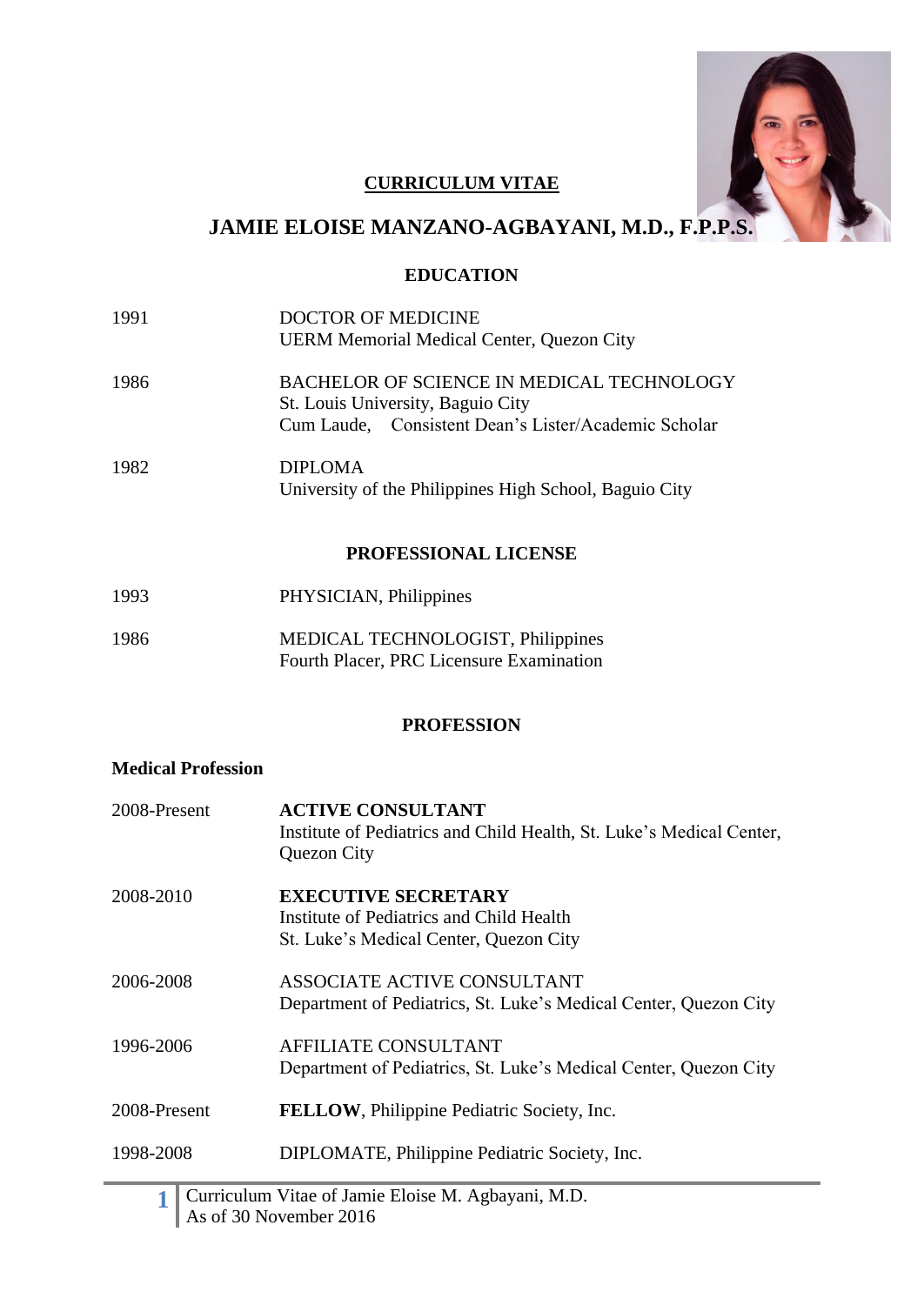# **Medical Profession**

| 1993-1995 | <b>RESIDENT PHYSICIAN, Department of Pediatrics,</b><br>St. Luke's Medical Center, Quezon City               |
|-----------|--------------------------------------------------------------------------------------------------------------|
| 1994      | <b>AFFILIATE RESIDENT, Division of Pediatric Cardiology</b><br>Philippine Heart Center for Asia, Quezon City |
| 1991-1992 | MEDICAL INTERN, St. Luke's Medical Center, Quezon City                                                       |

# **Government Service**

| 2011-Present   | <b>President and Chief Executive Officer</b><br>Office of the President of the Philippines                                                                             |
|----------------|------------------------------------------------------------------------------------------------------------------------------------------------------------------------|
|                | John Hay Management Corporation, A member of the Bases                                                                                                                 |
|                | Conversion and Development Authority (BCDA) Group<br>John Hay Special Economic Zone, Baguio City                                                                       |
|                |                                                                                                                                                                        |
| 2011-Present   | <b>Member, Board of Directors</b>                                                                                                                                      |
|                | John Hay Management Corporation, Baguio City                                                                                                                           |
| 2013-Present   | <b>Member, Steering Committee of the Philippine Investment</b>                                                                                                         |
|                | Promotion Plan (PIPP), Board of Investments<br>Department of Trade and Industry, Philippines                                                                           |
|                |                                                                                                                                                                        |
| April 2016     | TEMASEK FOUNDATION - NANYANG TECHNOLOGICAL<br>UNIVERSITY, SINGAPORE "Executive Training Programme in<br>Urban Policy, Governance and Green City Development for Senior |
|                | Government Officials from the Philippines"                                                                                                                             |
|                |                                                                                                                                                                        |
| November 2015  | Delegate, Asia-Pacific Economic Cooperation (APEC) Conference<br>"HIGH LEVEL DIALOGUE ON INCLUSIVE BUSINESS"<br>Manila Peninsula Hotel, Makati City                    |
|                |                                                                                                                                                                        |
| September 2015 | Delegate, Asia-Pacific Economic Cooperation (APEC) Conference<br>"DIALOGUE ON WOMEN AND THE ECONOMY"                                                                   |
|                | Philippine International Convention Center (PICC), Pasay City                                                                                                          |
|                |                                                                                                                                                                        |
| January 2014   | Philippine Delegate, ASIAN FINANCIAL FORUM 2014<br><b>Hong Kong</b>                                                                                                    |
| October 2012   | Philippine Delegate, Department of Trade and Industry (DTI)-                                                                                                           |
|                | <b>OUTBOUND BUSINESS MATCHING MISSION to Ankara and</b><br><b>Istanbul, Turkey</b>                                                                                     |
| 1999 - 2007    | <b>CHIEF OF MISSION, "Kalusugan sa Barangays Medical-Surgical-</b><br>Dental Missions" in cooperation with the Provincial Government of<br>Pangasinan                  |
|                |                                                                                                                                                                        |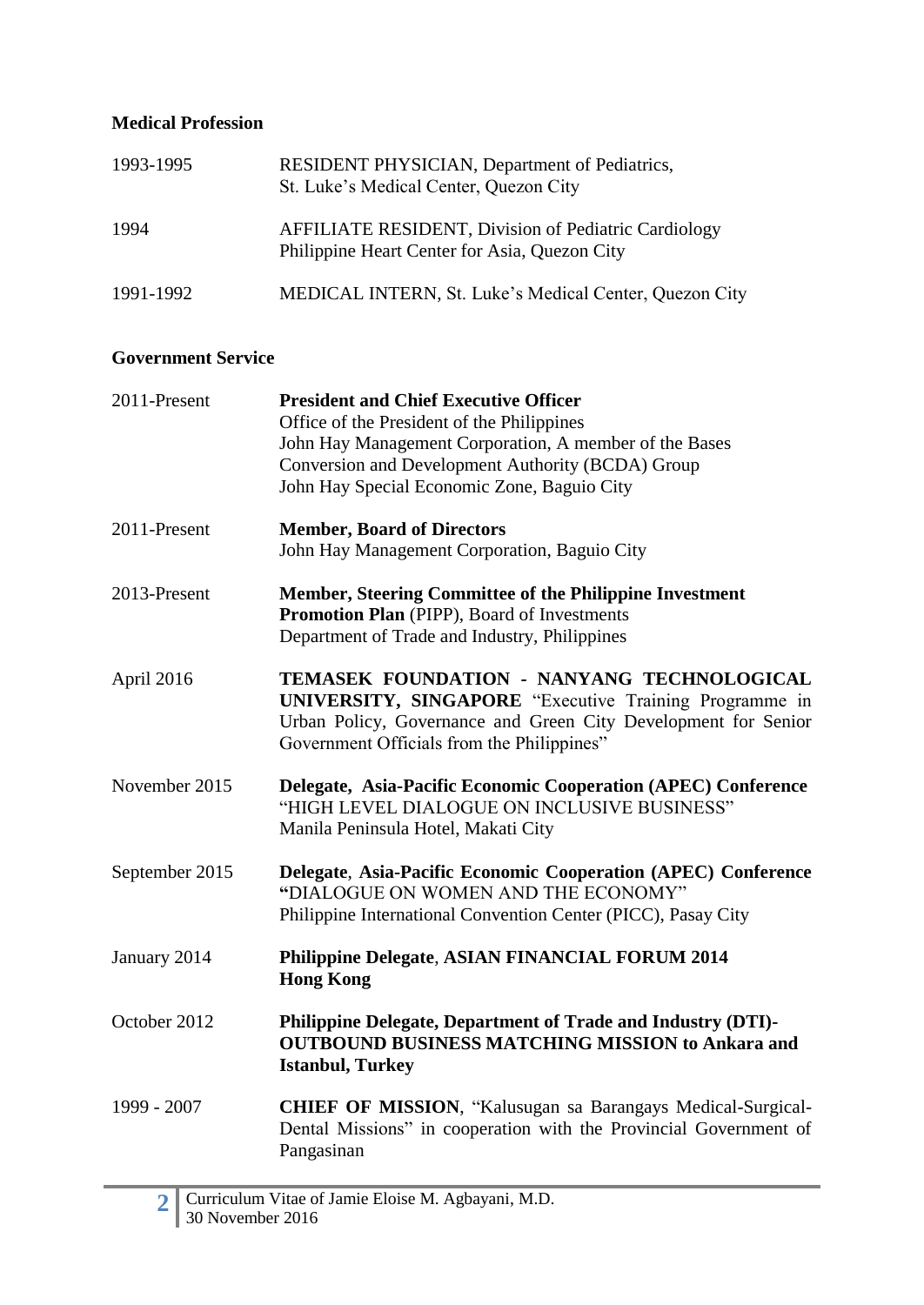# **RESEARCH AND AWARDS**

| 1996           | "Nursery Outbreak of Staphylococcus aureus in a<br><b>Tertiary Hospital"</b><br>FIRST PLACE, RESIDENTS' RESEARCH FORUM<br>Department of Pediatrics, St. Luke's Medical Center, Quezon City<br>January 16, 1996                         |
|----------------|----------------------------------------------------------------------------------------------------------------------------------------------------------------------------------------------------------------------------------------|
|                | FOURTH PLACE, 8th ANNUAL INTERHOSPITAL<br>PROSPECTIVE PAPER CONTEST<br>Philippine Pediatric Society<br>Philippine International Convention Center, Manila<br>April 10, 1996                                                            |
|                | <b>FINALIST, 1st INTERDEPARTMENTAL RESEARCH FORUM</b><br><b>Research and Biotechnology Division</b><br>St. Luke's Medical Center, Quezon City<br>July 24, 1996                                                                         |
| 1995           | "Pituitary Chromophobe Adenoma"<br>FIRST PLACE, 1st PHILIPPINE MEDICAL ASSOCIATION-<br><b>GLAXO RESIDENTS' CASE PRESENTATION CONTEST IN</b><br><b>PEDIATRICS</b><br>Philippine International Convention Center, Manila<br>May 24, 1995 |
|                | <b>ASSOCIATIONS</b>                                                                                                                                                                                                                    |
| 2008 - Present | UERMMMC College of Medicine Alumni Association, Inc.<br><b>LIFE MEMBER</b>                                                                                                                                                             |
| $2007 - 2010$  | Congressional Spouses Foundation, Inc.<br><b>BOARD ADVISER, 2009 - 2010</b><br>MEMBER, Committee on Socio-Civic, 2007-2010                                                                                                             |
| 1998 - 2007    | First Ladies' League of Pangasinan, Inc.<br><b>HONORARY CHAIRPERSON</b>                                                                                                                                                                |
| 1998 - Present | Philippine Pediatric Society, Inc.<br><b>FELLOW</b><br>2008-Present<br><b>DIPLOMATE</b><br>1998-2008                                                                                                                                   |
| 1996 - Present | St. Luke's Medical Center Pediatric Alumni Association<br><b>BOARD MEMBER, 2008 - 2010</b><br>PUBLIC RELATIONS OFFICER, 2008 - 2010<br>MEMBER, 1996 - Present                                                                          |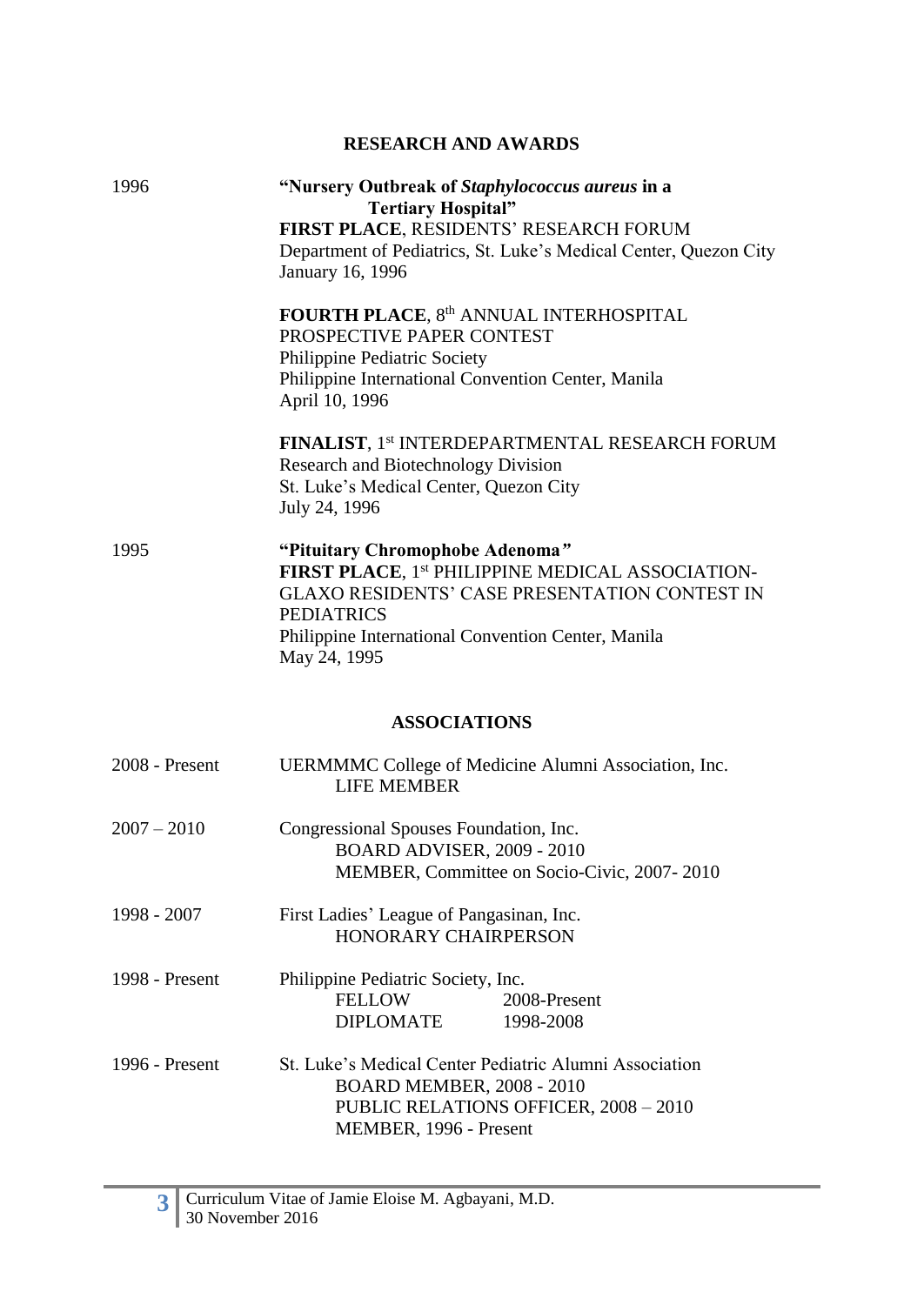# **Associations**

| 1996-Present | St. Luke's Medical Center Medical Arts Building Owners<br>and Occupants Association, MEMBER |
|--------------|---------------------------------------------------------------------------------------------|
| 1994-Present | Philippine Medical Association<br><b>LIFE MEMBER</b>                                        |
| 1994-Present | <b>Quezon City Medical Society</b><br>LIFE MEMBER                                           |

# **CONFERENCES/SEMINARS ATTENDED**

## **Medical Profession**

| October 2016        | 2 <sup>nd</sup> SYMPOSIUM, St. Luke's Medical Center, Institute of Pediatrics and<br>Child Health, "Bringing Back the Tweens and Teens To Our Clinics", St.<br>Luke's Medical Center, Quezon City                                                              |
|---------------------|----------------------------------------------------------------------------------------------------------------------------------------------------------------------------------------------------------------------------------------------------------------|
| April 2016          | 53rd PHILIPPINE PEDIATRIC SOCIETY, INC. (PPS) ANNUAL<br>CONVENTION "Transforming the Practice of Pediatrics in Response to 21 <sup>st</sup><br>Century Health Issues", Philippine International Convention Center (PICC),<br>Pasay City                        |
| February 2016       | 23rd ANNUAL CONVENTION OF THE PEDIATRIC INFECTIOUS<br>DISEASE SOCIETY OF THE PHILIPPINES, INC., "Pediatric Infectious<br>Disease Scenarios Providing Practical Solutions", Crowne Plaza Galleria<br>Manila, Quezon City                                        |
| April 2015          | 52 <sup>nd</sup> PPS ANNUAL CONVENTION, PHILIPPINE PEDIATRIC SOCIETY,<br>INC. (PPS), "Harmonizing Health Priorities and Programs for the Filipino<br>Child", PICC, Pasay City                                                                                  |
| February 2015       | 22 <sup>nd</sup> ANNUAL CONVENTION OF THE PEDIATRIC INFECTIOUS<br>DISEASE SOCIETY OF THE PHILIPPINES, INC., "APP in PIDS:<br>Applications, Procedures and Practices in the Pediatric Infectious Disease<br>Setting", Crowne Plaza Galleria Manila, Quezon City |
| April 2014          | 51 <sup>st PPS</sup> ANNUAL CONVENTION, "The Filipino Pediatrician in the<br>Forefront of Global Health Advances", PICC, Pasay City                                                                                                                            |
| Second Quarter 2014 | Infection Control Seminar, St. Luke's Medical Center, Quezon City                                                                                                                                                                                              |
| February 2014       | Pediatric Basic Life Support Certifying Course<br>St. Luke's Medical Center, Quezon City                                                                                                                                                                       |
| April 2013          | 50 <sup>th</sup> PPS ANNUAL CONVENTION, "Level Up! Enhance Your Pediatric<br>Practice", Philippine International Convention Center, Pasay City                                                                                                                 |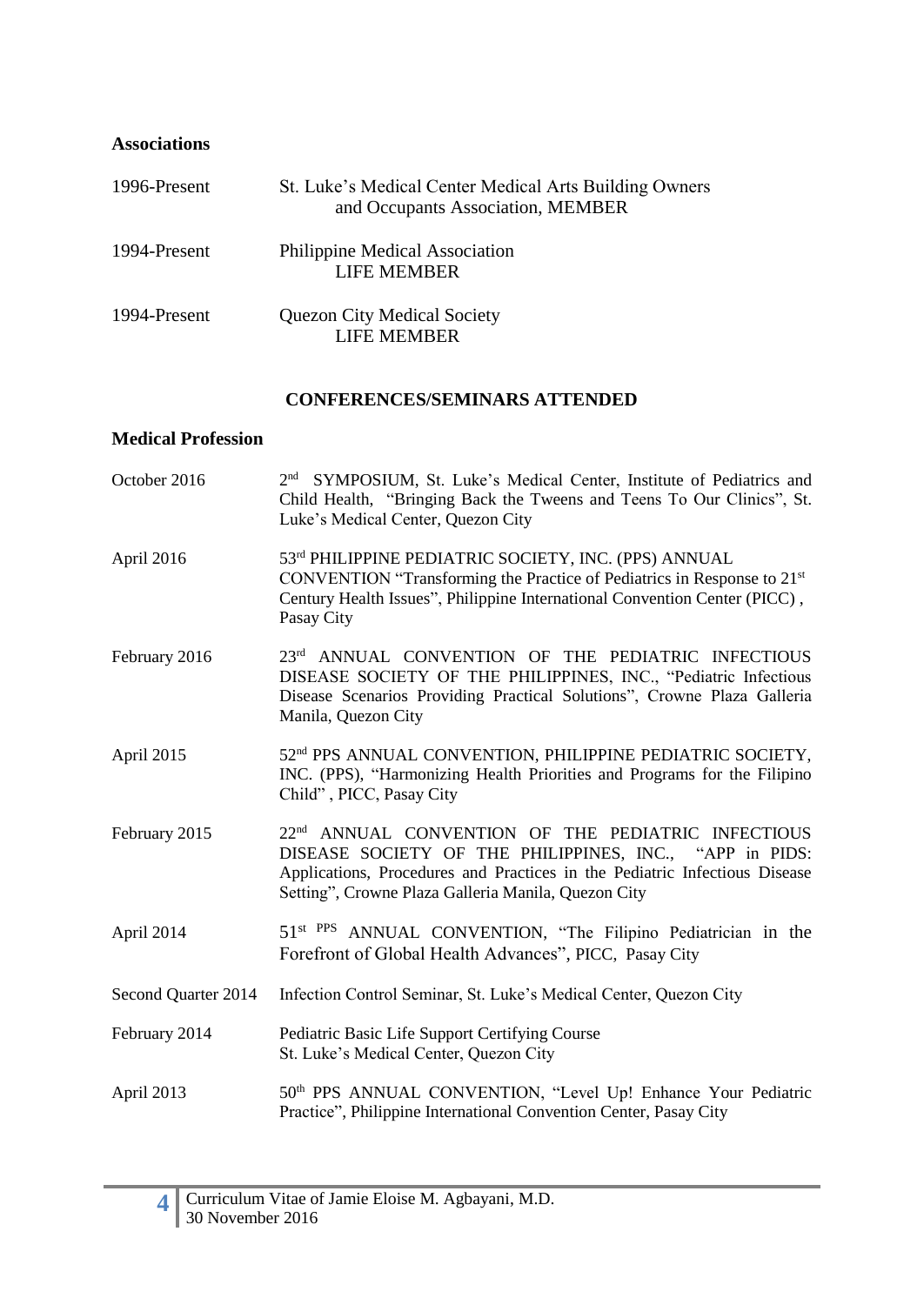| February 2013    | 20th ANNUAL CONVENTION OF THE PEDIATRIC INFECTIOUS<br>DISEASE SOCIETY OF THE PHILIPPINES, INC.<br>"Progress, Insights, Dilemmas and Strategies in Pediatric Infectious Disease:<br>PIDSP @ 20", Crowne Plaza Galleria Manila, Quezon City |
|------------------|-------------------------------------------------------------------------------------------------------------------------------------------------------------------------------------------------------------------------------------------|
| April 2012       | 49th PPS ANNUAL CONVENTION, 'Pinoy Pedia Amidst Global<br>Challenges", PICC, Pasay City                                                                                                                                                   |
| September 2011   | Pediatric Basic Life Support Certifying Course, St. Luke's Medical Center<br>Quezon City                                                                                                                                                  |
| April 2011       | ORGANIZING COMMITTEE, 48th PPS ANNUAL CONVENTION,<br>"Kalusugan ng Kabataan para sa Kinabukasan: Ngayo'y Paghandaan",<br>Philippine International Convention Center, Pasay City                                                           |
| March 2011       | 19th PAPP ANNUAL CONVENTION, PHILIPPINE ACADEMY OF<br>PEDIATRIC PULMONOLOGISTS, INC.<br>Makati Shangri-la Hotel, Makati City                                                                                                              |
| February 2011    | 18th ANNUAL CONVENTION, PEDIATRIC INFECTIOUS DISEASE<br>SOCIETY OF THE PHILIPPINES, INC., "Pediatric Infectious Disease<br>What's New and Essential in your Practice", Crowne Plaza, Quezon City                                          |
| September 2010   | 1 <sup>ST</sup> SCIENTIFIC SYMPOSIUM, ST. LUKE'S MEDICAL CENTER<br>ALUMNI ASSOC. "Bringing Pediatrics to the Next Level", EDSA Shangri-<br>La Plaza, Mandaluyong City                                                                     |
| <b>July 2010</b> | <b>IMPROVEMENT</b><br><b>STARTS</b><br>WITH<br>PLAN:<br><b>PROTOCOL</b><br>A<br>A<br>DEVELOPMENT WORKSHOP, St. Luke's Medical Center, Quezon City                                                                                         |
| April 2010       | 47 <sup>th</sup> PPS ANNUAL CONVENTION, Philippine International Convention<br>Center, Pasay City                                                                                                                                         |
| October 2009     | CHAIR, REGISTRATION COMMITTEE, 1st SUBSPECIALTY<br>SCIENTIFIC SYMPOSIUM: FIRST CLASS MULTIDISCIPLINARY<br>TEAM APPROACH, Institute of Pediatrics & Child Health, St. Luke's<br>Medical Center, Quezon City                                |
| April 2009       | 46th PPS ANNUAL CONVENTION, "The Filipino Child's Status: Old<br>Problems, New Questions, and Future Directions", Philippine International<br>Convention Center, Pasay City                                                               |
| March 2009       | 17th PAPP ANNUAL CONVENTION, PHILIPPINE ACADEMY OF<br>PEDIATRIC PULMONOLOGISTS, INC., EDSA Shangri-la Hotel,<br>Mandaluyong City                                                                                                          |
| February 2009    | BIO-SAFETY EMERGENCY PREPAREDNESS<br><b>AND</b><br><b>DISASTER</b><br>CONTROL TEAM TRAINING, St. Luke's Medical Center, Quezon City                                                                                                       |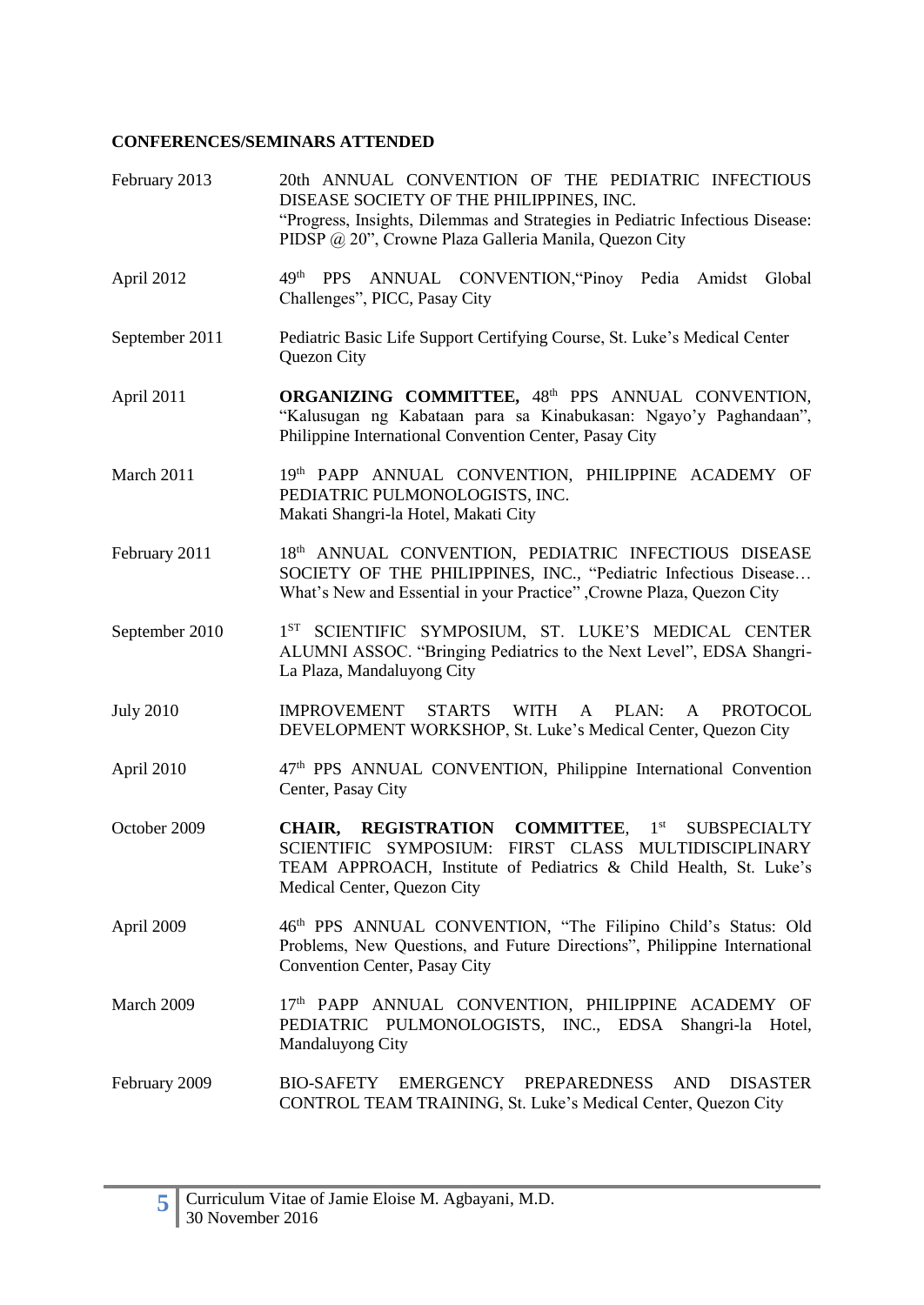| February 2009  | 16th ANNUAL CONVENTION, PEDIATRIC INFECTIOUS DISEASE<br>SOCIETY OF THE PHILIPPINES, INC., "Pediatric Infectious Disease<br>Scenarios: Unraveling the Complexities", Crowne Plaza, Quezon City                                                                             |
|----------------|---------------------------------------------------------------------------------------------------------------------------------------------------------------------------------------------------------------------------------------------------------------------------|
| October 2008   | 18TH POSTGRADUATE COURSE IN PEDIATRICS, ST. LUKE'S<br>MEDICAL CENTER, "Pediatric Watch: Current Trends, Future Directions",<br>Crowne Plaza, QuezonCity                                                                                                                   |
| September 2008 | $1^{ST}$<br>PHILIPPINE INTERNATIONAL DENGUE SYMPOSIUM,<br>"Dengue Research: Past, Present & Future" , St. Luke's Medical Center,<br>Quezon City                                                                                                                           |
| September 2008 | 5TH BIENNIAL CONVENTION, THE SOCIETY OF ADOLESCENT<br>MEDICINE OF THE PHILIPPINES, INC., "Pushing Adolescent Health<br>Care into the Forefront: The Time is Now", Crowne Plaza, Quezon City                                                                               |
| June 2008      | 24TH ANNUAL CONVENTION, QUEZON CITY MEDICAL SOCIETY<br>"Response to a Call: Renewed Service and Commitment", Crowne Plaza,<br>Quezon City                                                                                                                                 |
| April 2008     | 45 <sup>TH</sup> PPS ANNUAL CONVENTION and the<br>13TH CONGRESS OF THE ASEAN PEDIATRIC FEDERATION<br>"Improving Child Survival: The Global Health Challenge"<br>Philippine International Convention Center, Pasay City                                                    |
| April 2008     | 8TH INTERNATIONAL CONGRESS OF TROPICAL PEDIATRICS<br>International Society of Tropical Pediatrics, UP-Manila-National Institute of<br>Health and Philippine Ambulatory Pediatric Association, "Improving Child<br>Survival and Achieving the MDG 4", Manila Hotel, Manila |
|                |                                                                                                                                                                                                                                                                           |
| December 2007  | PANEL OF JUDGES, 14TH<br>RESIDENTS' CASE<br><b>MEMBER,</b><br>PRESENTATION CONTEST IN PEDIATRICS, St. Luke's Medical Center,<br>Quezon City                                                                                                                               |
| October 2007   | 17 <sup>TH</sup> POSTGRADUATE COURSE IN PEDIATRICS, ST. LUKE'S<br>MEDICAL CENTER, "The Power of C.A.R.E. in Child Health<br>Convergence of Advancement, Relationships and Expertise", Crowne Plaza,<br>Quezon City                                                        |
| September 2007 | "HOW TO CONDUCT A COCHRANE SYSTEMATIC REVIEW" St.<br>Luke's Medical Center College of Medicine-William H. Quasha Memorial,<br>Quezon City                                                                                                                                 |
| August 2007    | ST. LUKE'S MEDICAL CENTER, DEPARTMENT OF PEDIATRICS<br>2007 STRATEGIC PLANNING WORKSHOP<br>Meralco Management Leadership & Development Center, Antipolo City                                                                                                              |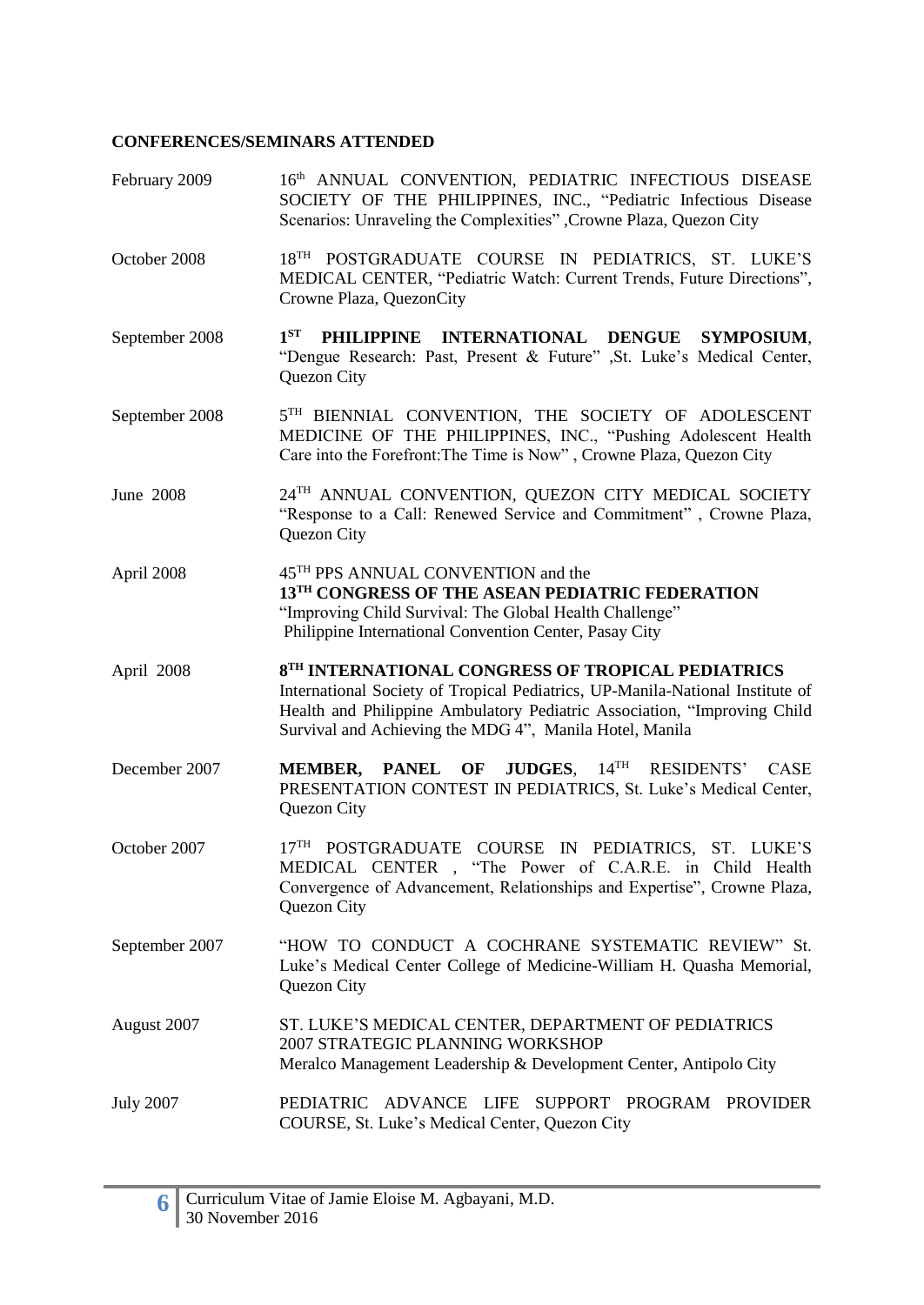| April 2007       | 44 <sup>TH</sup> PPS ANNUAL CONVENTION, "60 Years and Looking Forward"<br>Philippine International Convention Center, Pasay City                                             |
|------------------|------------------------------------------------------------------------------------------------------------------------------------------------------------------------------|
| September 2006   | SPEAKER, 16th POSTGRADUATE COURSE IN PEDIATRICS, ST.<br>LUKE'S MEDICAL CENTER, "PediAwareness: Promoting Child Health<br>and Well-Being, Hotel Intercontinental, Makati City |
| <b>July 2006</b> | ST. LUKE'S MEDICAL CENTER, DEPARTMENT OF PEDIATRICS<br>2006 STRATEGIC PLANNING WORKSHOP<br>Discovery Suites, Mandaluyong City                                                |
| April 2006       | 43RD PPS ANNUAL CONVENTION, "Optimizing Pediatric Health Care<br>Utilizing Limited Resources"<br>Philippine International Convention Center, Pasay City                      |
| October 2005     | 15TH POSTGRADUATE COURSE IN PEDIATRICS, ST. LUKE'S<br>MEDICAL CENTER, "Pediatric Clinical Practice Guidelines in Focus"<br>Hotel Intercontinental Manila, Makati City        |
| April 2005       | 42 <sup>ND</sup> PPS ANNUAL CONVENTION, "Pediatrics: Transcending the Limits<br>of Clinical Practice", Philippine International Convention Center, Pasay City                |
| September 2004   | 14TH POSTGRADUATE COURSE IN PEDIATRICS, ST. LUKE'S<br>MEDICAL CENTER, "New Directions in Pediatric Health Care"<br>EDSA Shangri-la Hotel, Mandaluyong City                   |
| August 2004      | NEONATAL RESUSCITATION PROGRAM PROVIDER COURSE<br>St. Luke's Medical Center, Quezon City                                                                                     |
| April 2004       | 41 <sup>ST</sup> PPS ANNUAL CONVENTION, "Integrating the Subspecialties Into<br>Current Pediatric Practice"<br>Philippine International Convention Center, Pasay City        |
| September 2003   | 13TH POSTGRADUATE COURSE IN PEDIATRICS, ST. LUKE'S<br>MEDICAL CENTER "At the Forefront of Pediatric Health Care"<br>Hotel Intercontinental, Makati City                      |
| April 2003       | 40 <sup>TH</sup> PPS ANNUAL CONVENTION, "New Dimensions in Child Health<br>Care", Philippine International Convention Center, Pasay City                                     |
| April 2002       | 39TH PPS ANNUAL CONVENTION,<br>"problemorientedpedicatrics@pps.org.ph"<br>Philippine International Convention Center, Pasay City                                             |
| October 2002     | 12 <sup>TH</sup> POSTGRADUATE COURSE IN PEDIATRICS, ST. LUKE'S<br>MEDICAL CENTER "Pediatricsand Beyond", EDSA Shangri-La Hotel,<br><b>Mandaluyong City</b>                   |
| April 2001       | 38 <sup>TH</sup> PPS ANNUAL CONVENTION, "CYBERPEDIATRICS: Maximizing<br>Access to Health Care"<br>Philippine International Convention Center, Pasay City                     |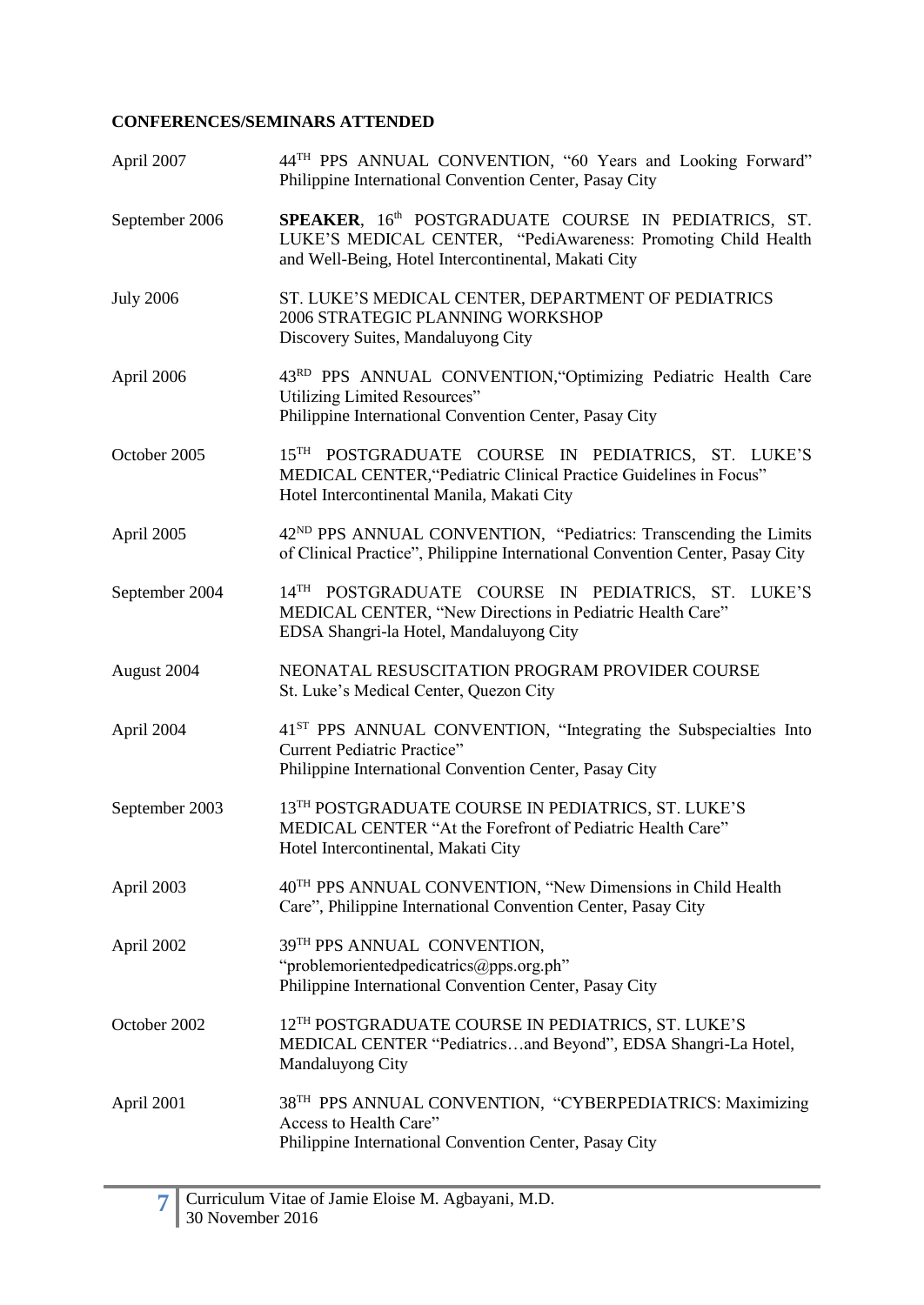| October 2001   | 11 <sup>TH</sup> POSTGRADUATE COURSE IN PEDIATRICS, ST. LUKE'S<br>MEDICAL CENTER, "The Compassionate Pediatrician in a Technology-<br>Driven Time", Westin Philippine Plaza Hotel, Pasay City                                                    |
|----------------|--------------------------------------------------------------------------------------------------------------------------------------------------------------------------------------------------------------------------------------------------|
| September 2000 | MODERATOR and PARTICAPANT, 10TH POSTGRADUATE COURSE IN<br>PEDIATRICS, ST. LUKE'S MEDICAL CENTER, "Proficiency in<br>Pediatrics: The Thrust of the Changing Time", Century Park Hotel, Manila                                                     |
| April 2000     | 37 <sup>TH</sup> PPS ANNUAL CONVENTION, "PPS in 2000: Setting Trends for<br>Optimum Child Care"Philippine International Convention Center, Pasay City                                                                                            |
| February 1999  | $6^{\mathrm{TH}}$ ANNUAL CONVENTION , PEDIATRIC INFECTIOUS DISEASE<br>SOCIETY OF THE PHILIPPINES, "Controversies in Antimicrobial and<br>Vaccine Use", Manila Midtown Ramada Hotel, Manila                                                       |
| April 1999     | 36 <sup>TH</sup> PPS ANNUAL CONVENTION, "Responsive Child Health Care:<br>Innovations and Perspectives",<br>Philippine International Convention Center, Pasay City                                                                               |
| October 1999   | 9TH POSTGRADUATE COURSE IN PEDIATRICS "Resolving Pediatric<br>Dilemmas: The Key to a Confident Clinician", St. Luke's Medical Center,<br>Quezon City                                                                                             |
| November 1999  | SECOND WORLD CONGRESS OF PEDIATRIC INFECTIOUS<br><b>DISEASES</b><br>WORLD SOCIETY OF PEDIATRIC INFECTIOUS DISEASES<br>Philippine International Convention Center, Pasay City                                                                     |
| September 1998 | 1998 SUBSPECIALTY POSTGRADUATE COURSE IN PEDIATRICS<br>UNIVERSITY OF THE PHILIPPINES, COLLEGE OF MEDICINE -<br>PHILIPPINE GENERAL HOSPITAL, "Neurodevelopmental Problems: A<br>Shared Responsibilities" Philippine Columbian Association, Manila |
| October 1998   | MEMBER, ORGANIZING COMMITTEE, 8TH POSTGRADUATE<br>COURSE IN PEDIATRICS, "Perspectives on Current Pediatric Issues"<br>St. Luke's Medical Center, Quezon City                                                                                     |
| April 1998     | 35 <sup>TH</sup> PPS ANNUAL CONVENTION "Pediatrics at the Crossroads"<br>Philippine International Convention Center, Pasay City                                                                                                                  |
| October 1997   | 7 <sup>TH</sup> POSTGRADUATE COURSE IN PEDIATRICS, "Basics, Emergencies,<br>Updates in Pediatric Practice", St. Luke's Medical Center, Quezon City                                                                                               |
| April 1996     | 33 <sup>RD</sup> PPS ANNUAL CONVENTION and the<br>8TH ASEAN CONFERENCE OF THE ASEAN PEDIATRIC<br>FEDERATION, "Pediatric Care in ASEAN Countries: Towards the New<br>Millennium", Philippine International Convention Center, Pasay City          |
| February 1995  | 28TH GENERAL POSTGRADUATE COURSE IN PEDIATRICS<br><b>COLLEGE OF MEDICINE - PHILIPPINE GENERAL HOSPITAL</b><br>"From the Neonate to the Adolescent: A Continuum of Care" UP-PGH,<br>Manila                                                        |

8 Curriculum Vitae of Jamie Eloise M. Agbayani, M.D. 30 November 2016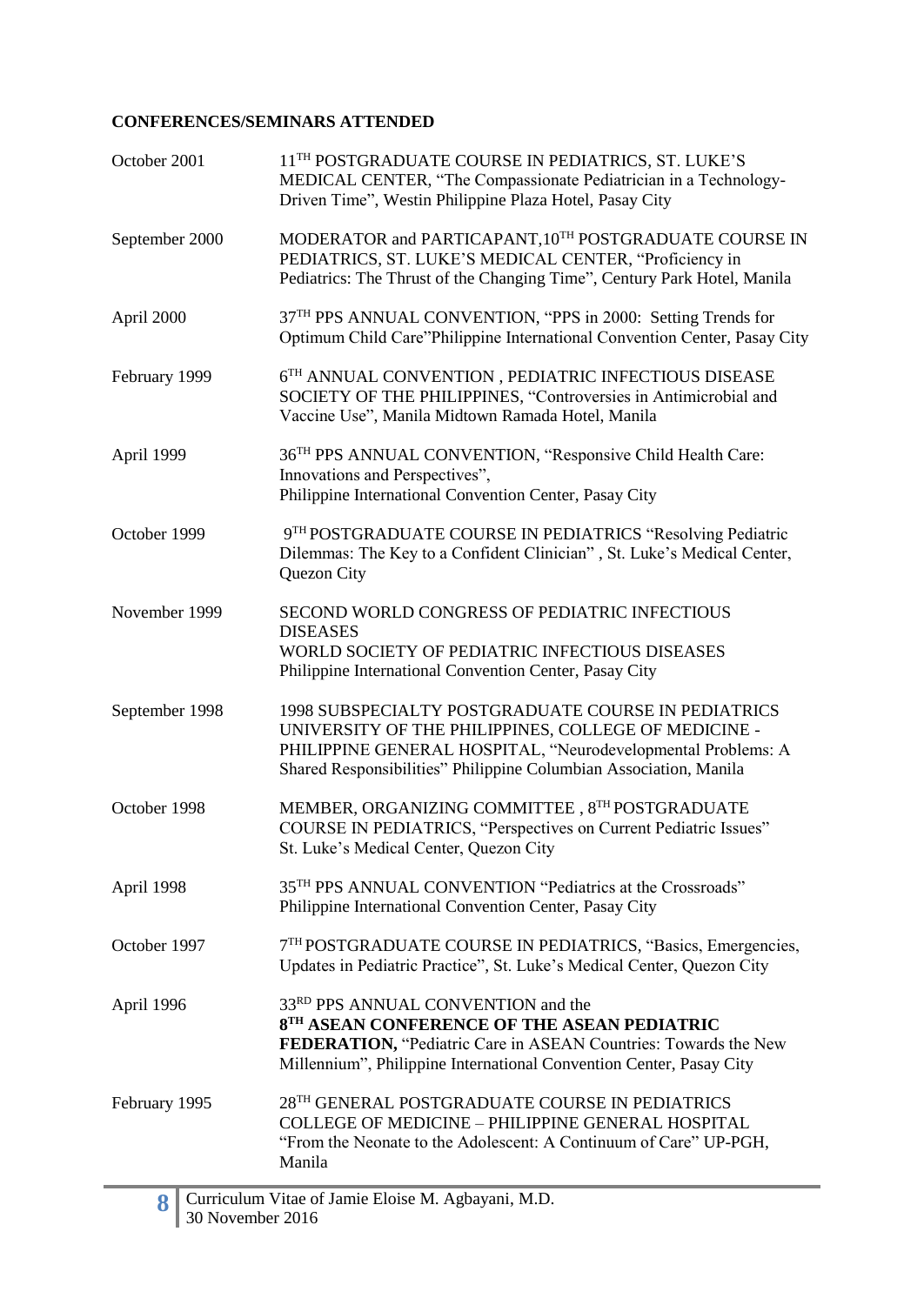| April 1995    | 32 <sup>ND</sup> PPS ANNUAL CONVENTION, "Vignettes for Today's<br>Pediatricians", Philippine International Convention Center, Pasay City      |
|---------------|-----------------------------------------------------------------------------------------------------------------------------------------------|
| January 1994  | POSTGRADUATE COURSE IN PEDIATRICS<br><b>UERM Memorial Medical Center, Quezon City</b>                                                         |
| August 1994   | FIRST NATIONAL MEETING ON CHILDHOOD ASTHMA<br>PHILIPPINE ACADEMY OF PEDIATRIC PULMONOLOGISTS, INC.<br>EDSA Shangri-la Hotel, Mandaluyong City |
| November 1994 | 4 <sup>TH</sup> POSTGRADUATE COURSE IN PEDIATRICS, "Common Pediatric<br>Problems-Revisited", St. Luke's Medical Center, Quezon City           |
| June 1993     | SEMINAR WORKSHOP ON RESEARCH METHODOLOGY<br>PHILIPPINE PEDIATRIC SOCIETY, INC., Capitol Medical Center,<br>Quezon City                        |
| April 1993    | 30 <sup>TH</sup> PPS ANNUAL CONVENTION, "Issues and Advances"<br>Philippine International Convention Center, Pasay City                       |
| March 1993    | SEMINAR ON EXPANDING HORIZONS IN LABORATORY MEDICINE<br>Institute of Pathology, St. Luke's Medical Center, Quezon City                        |

### **Government Service**

| November 2015    | FORUM ON WOMEN RISING: VOICE OF FILIPINA LEADERS IN THE<br>PUBLIC SERVICE, Dusit Thani, Makati City                                                                                                                                                                                                                                                                                           |
|------------------|-----------------------------------------------------------------------------------------------------------------------------------------------------------------------------------------------------------------------------------------------------------------------------------------------------------------------------------------------------------------------------------------------|
| September 2015   | BOARD DIVERSITY, THE ROLE OF WOMEN DIRECTORS, Womenbiz<br>Philam Life Tower, Paseo de Roxas, Makati City                                                                                                                                                                                                                                                                                      |
| <b>July 2015</b> | <b>BCDA EXECUTIVE MEDIA TRAINING, Makati City</b>                                                                                                                                                                                                                                                                                                                                             |
| April 2015       | ANNUAL TRAINING PROGRAM FOR CORPORATE GOVERNANCE,<br>Institute of Corporate Directors (ICD), The Peninsula Manila, Makati City                                                                                                                                                                                                                                                                |
| March 2014       | 3RD WOMEN'S BUSINESS SUMMIT PHILS., Mandarin Oriental Hotel<br>Makati City                                                                                                                                                                                                                                                                                                                    |
| October 2013     | THE PHILIPPINE PROCUREMENT LAW AND ITS IMPLEMENTING<br>RULES AND REGULATIONS, EDSA Shangri-La Hotel, Mandaluyong<br>City                                                                                                                                                                                                                                                                      |
| September 2013   | ORIENTATION/CAPACITATION OF APPLICANTS FOR DEPUTY<br>ENVIRONMENT AND NATURAL RESOURCES OFFICER (DENRO)<br>ON FOREST PROTECTION AND LAW ENFORCEMENT, FOREST<br>RESOURCE USE LAWS, RULES AND REGULATIONS, Multi-Purpose<br>Hall, DENR-Cordillera Administrative Region, Baguio City<br>(Designated as DEPUTY DENR OFFICER (DENRO) FOR CAMP<br><b>JOHN HAY RESERVATION from 2013 to present)</b> |